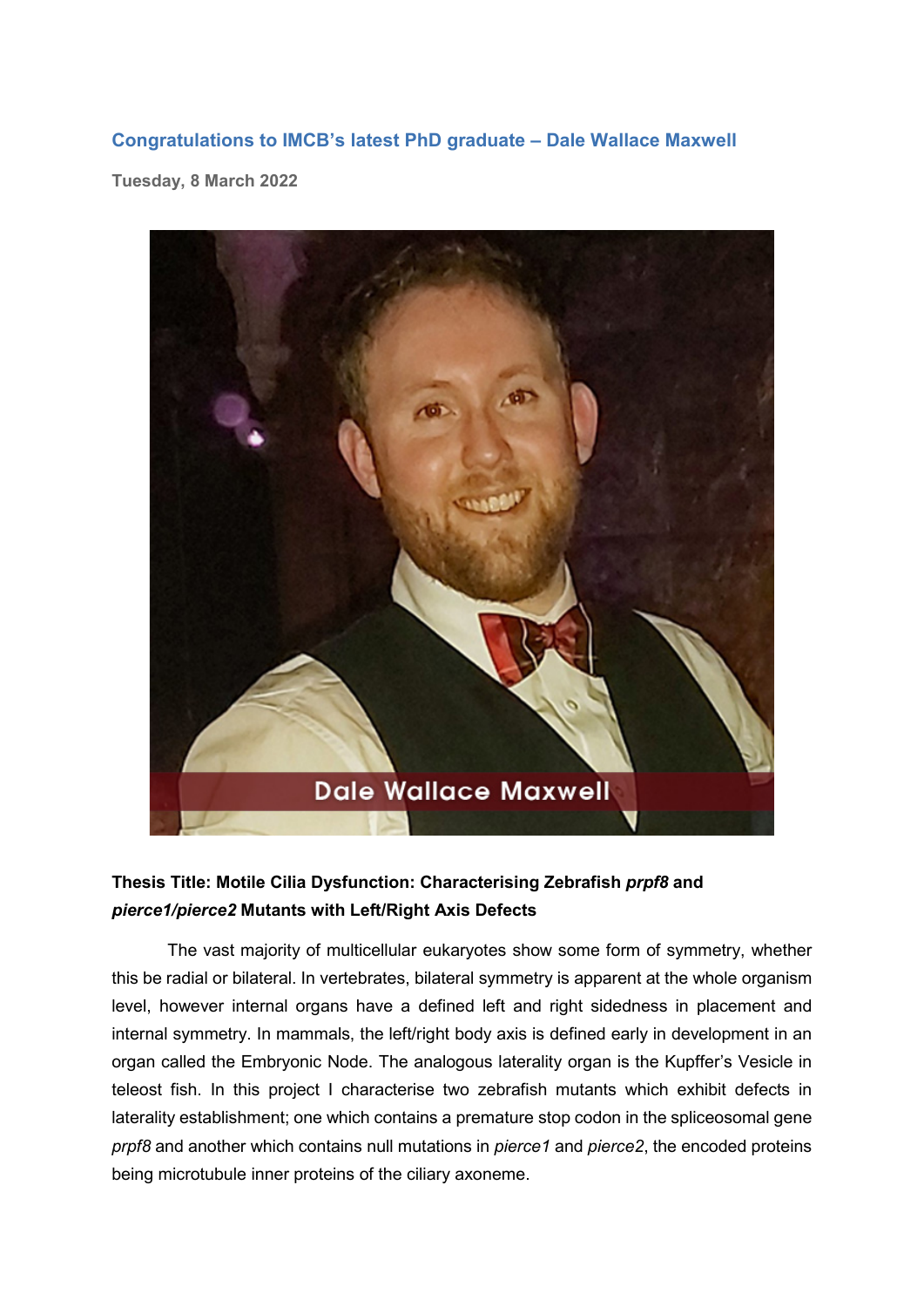Preliminary investigations into these *prpf8* and *pierce1*/2 mutants observed a high percentage of unlooped hearts, indicative of problems in left/right axis formation. I investigated Kupffer's Vesicle to determine whether the cilia in this structure are present and functional. Subsequently, I examined key laterality marker genes to elucidate the downstream effects on cardiac laterality caused by the KV cilia perturbation. Additionally, for the *prpf8* mutant fish I investigated why mutation of a protein involved in the key processes of splicing would have such detrimental effects on cilia morphology and function by examining prpf8 protein localisation in both *prpf8* mutant and prpf8 knockdown fish models. Our findings indicate that prpf8 plays a significant role in ciliogenesis, with mutants and knockdowns exhibiting global cilia defects. The reason for this, as of yet, is still unclear. However, I present strong preliminary data that show prpf8 localises to cilia axonemes, suggesting a direct mechanism for prpf8-cilia protein interaction. In contrast, I also present data showing an increase in missplicing of *arl13b*, a critical cilia gene, in multiple prpf8 mutant models, suggesting a more indirect, spliceosomal role for prpf8 in causing cilia dysfunction.

In regards to the pierce1/pierce2 double mutant, I show that loss of both these proteins is critical for cilia motility in the KV, and that rescue of either one of the genes rescues cilia motility and restores correct heart looping directionality.

This project has wide reaching implications on the understanding and possible diagnosis of a range of conditions including heterotaxy related congenital heart disease as well as primary cilia dyskinesia and Retinitis Pigmentosa.

*I joined SR lab in October 2018 having completed one year of my PhD at the University of Manchester. My project involved investigating the function of a spliceosomal protein in ciliogenisis and its relation to the establishment of the left/right axis using zebrafish as a model. Additionally, I took on another project investigating the role of two uncharacterised proteins called Pierce 1 and Pierce2 in which zebrafish mutants also displayed defects in left/right axis formation. During this time Sudipto constantly pushed and supported not only my research but my development as a scientist. This mentorship was invaluable during my PhD with the Pierce1/2 work resulting in a publication in Cell. I have now started a 4 year postdoctoral position at the University of Oxford, which I can categorically say would not have been achievable without the skills and mindset fostered in SR lab.*

*Dale Wallace Maxwell* **Supervisor:** Prof Sudipto Roy